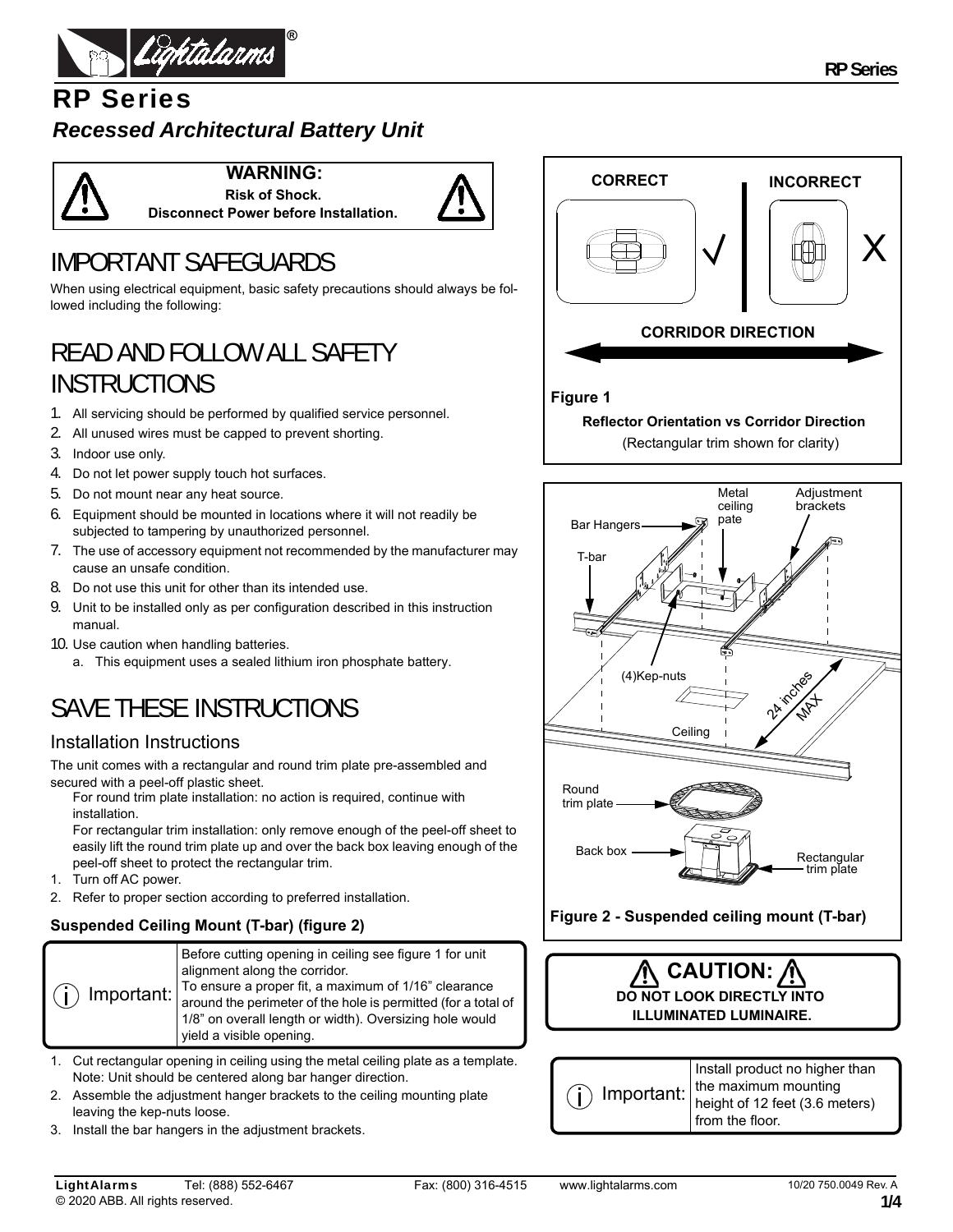

4. Install bar hanger/ceiling plate assembly onto T-bar ensuring the notches clip onto the T-bar.



- 5. Adjust height of bar hanger/ceiling plate assembly such that the ceiling plate is flush with the top surface of the ceiling panel then tighten kep-nuts to hold the ceiling plate in place.
- 6. See electrical connections.

#### **Recessed Ceiling Mount (Plenum or Insulated) (figure 4)**

1. Remove the proper knockout in the plenum box.

- a. For AC connection: Remove round knockout on the plenum box for AC conduit entry.
- b. Route AC circuit of rated voltage into the plenum box and leave 6" of wire length.



- 2. Cut rectangular opening in ceiling using the plenum box as a template. Note: Plenum box should be centered along bar hanger direction plus the opening must be tight against the plenum box.
- 3. Assemble the adjustment hanger brackets to the plenum box leaving the nuts loose.
- 4. Install the bar hangers in the adjustment brackets.
- 5. Install bar hanger/plenum box assembly onto T-bar ensuring the notches clip onto the T-bar.
- 6. Adjust height of bar hanger/plenum box assembly such that the plenum box is flush with the top surface of the ceiling panel then tighten the nuts to hold the plenum box in place.
- 7. See electrical connections.

#### **Retrofit in Gypsum Ceiling (figure 5)**

- 1. Cut rectangular opening in gypsum using the metal ceiling plate as a template.
- 2. See electrical connections.





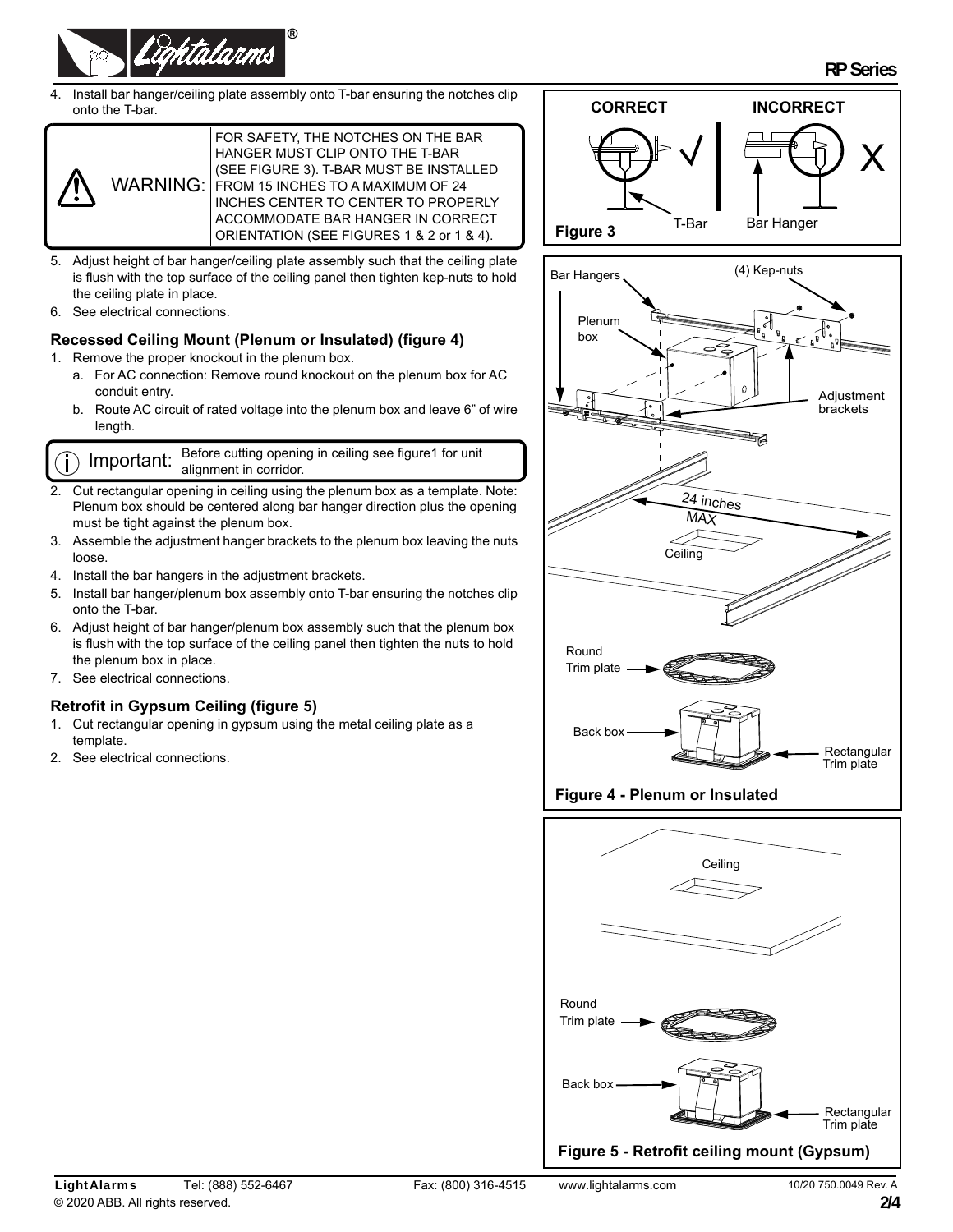

#### **Electrical Connection**

#### **T-bar or Gypsum (figure 7):**

- a. Remove back box cover.
- b. Remove the round knockout on the back box cover and install AC conduit.
- c. Route AC circuit of rated voltage into the back box and leave 6" of wire length.
- d. Connect ground wire.
- e. The system accepts input voltages of 120 VAC to 347 VAC:
- Connect the white lead to neutral and purple lead to AC line voltage.
- f. Respecting connector polarity snap connector into PCBA with red wire facing the outer edge of the unit (see figure 6).
- g. Install battery with wires facing downwards into the unit.
- h. Reinstall back box cover and ensure AC wires are inside compartment shown in figure 6.
- i. Secure cover with screw.
- j. See final installation.

#### **Plenum box (figure 7):**

- a. Connect ground wire.
- b. The system accepts input voltages of 120 VAC to 347 VAC:
- Connect the white lead to neutral and purple lead to AC line voltage.
- c. Respecting connector polarity snap connector into PCBA with red wire facing the outer edge of the unit (see figure 6).
- d. Install battery with wires facing downwards into the unit.
- e. See final installation.

### **Final Installation**

Insert unit into rectangular opening by compressing springs and pushing upwards until the trim plate is tight against the surface.

Note: if the trim plate is not tight on the surface, remove unit and gently pull outward on each spring to widen then reinsert unit.

Remove peel-off sheet from trim.

#### **Manual Testing**

The equipment comes standard with a one key infrared remote control. First remove the plastic tab from the battery compartment of the remote control. To initiate a test: orient the remote control towards the unit and click on the TEST button: the unit will start a one-minute test. Click again to abort the test in progress.